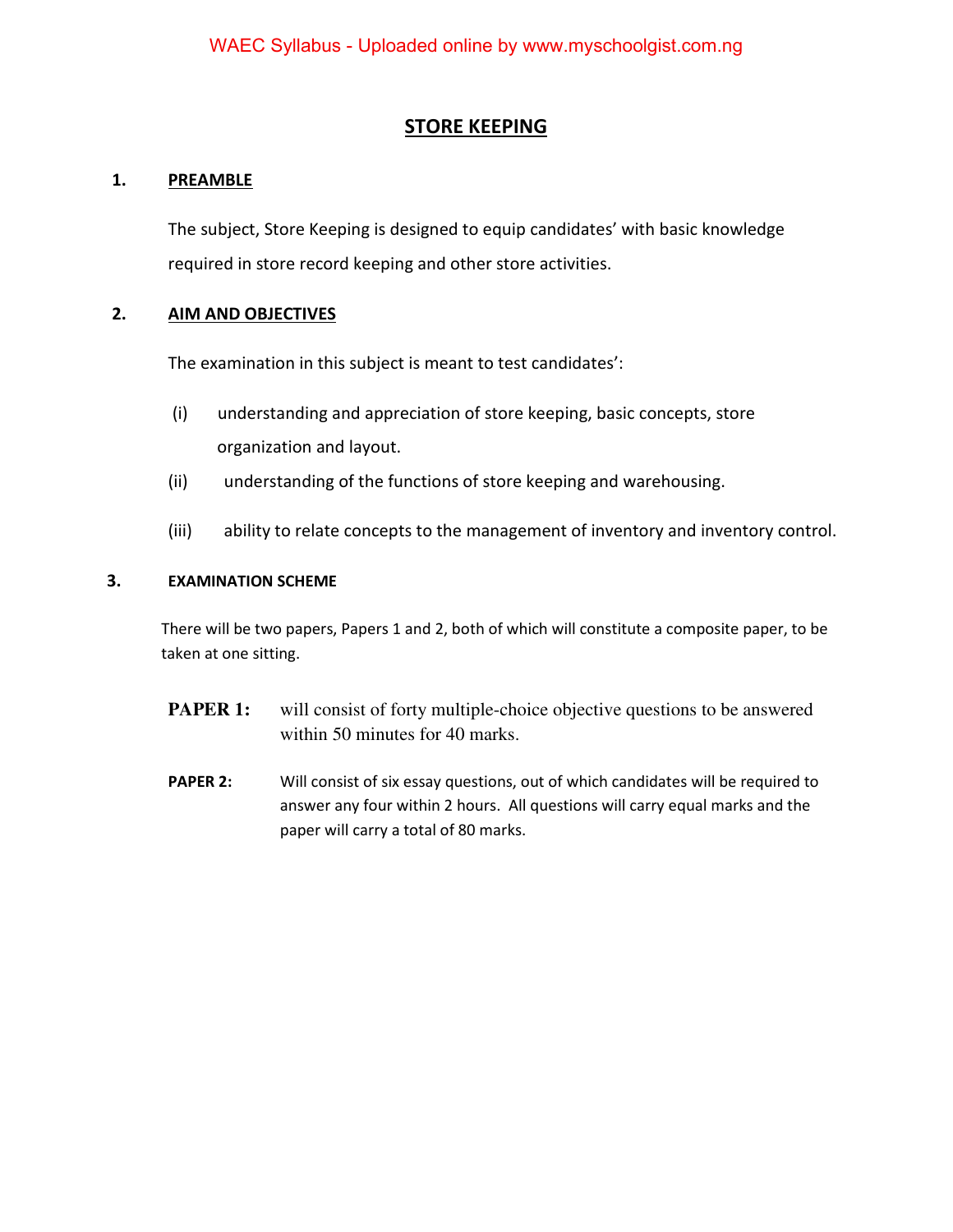## **DETAILED SYLLABUS**

| S/NO         | <b>TOPICS</b>     | <b>NOTES</b>                                                |
|--------------|-------------------|-------------------------------------------------------------|
| $\mathbf{1}$ | Overview of Store | 1.1 Introduction to Store Keeping                           |
|              | Keeping           | (i) Meaning and importance of store keeping;                |
|              |                   | (ii) Components of Store Keeping:                           |
|              |                   | - warehousing;                                              |
|              |                   | - requisition;                                              |
|              |                   | - inventory and inventory control.                          |
|              |                   | (iii) Areas where store keeping is required.                |
|              |                   | 1.2 Career Opportunities:                                   |
|              |                   | (i) Definition                                              |
|              |                   | (ii) Job opportunities                                      |
|              |                   | (iii) factors influencing choice of career in store keeping |
|              |                   | (iv) Skills required for store keeping:                     |
|              |                   | - numerical                                                 |
|              |                   | - administrative                                            |
|              |                   | - computer                                                  |
|              |                   | 1.3 Roles, Attributes and Qualification of a Store Keeper:  |
|              |                   | (i) Functions of a Store Keeper:                            |
|              |                   | - receipt of goods;                                         |
|              |                   | - store requisition;                                        |
|              |                   | - store issues;                                             |
|              |                   | - counting and grading;                                     |
|              |                   | - weighting and classification;                             |
|              |                   | - record keeping;                                           |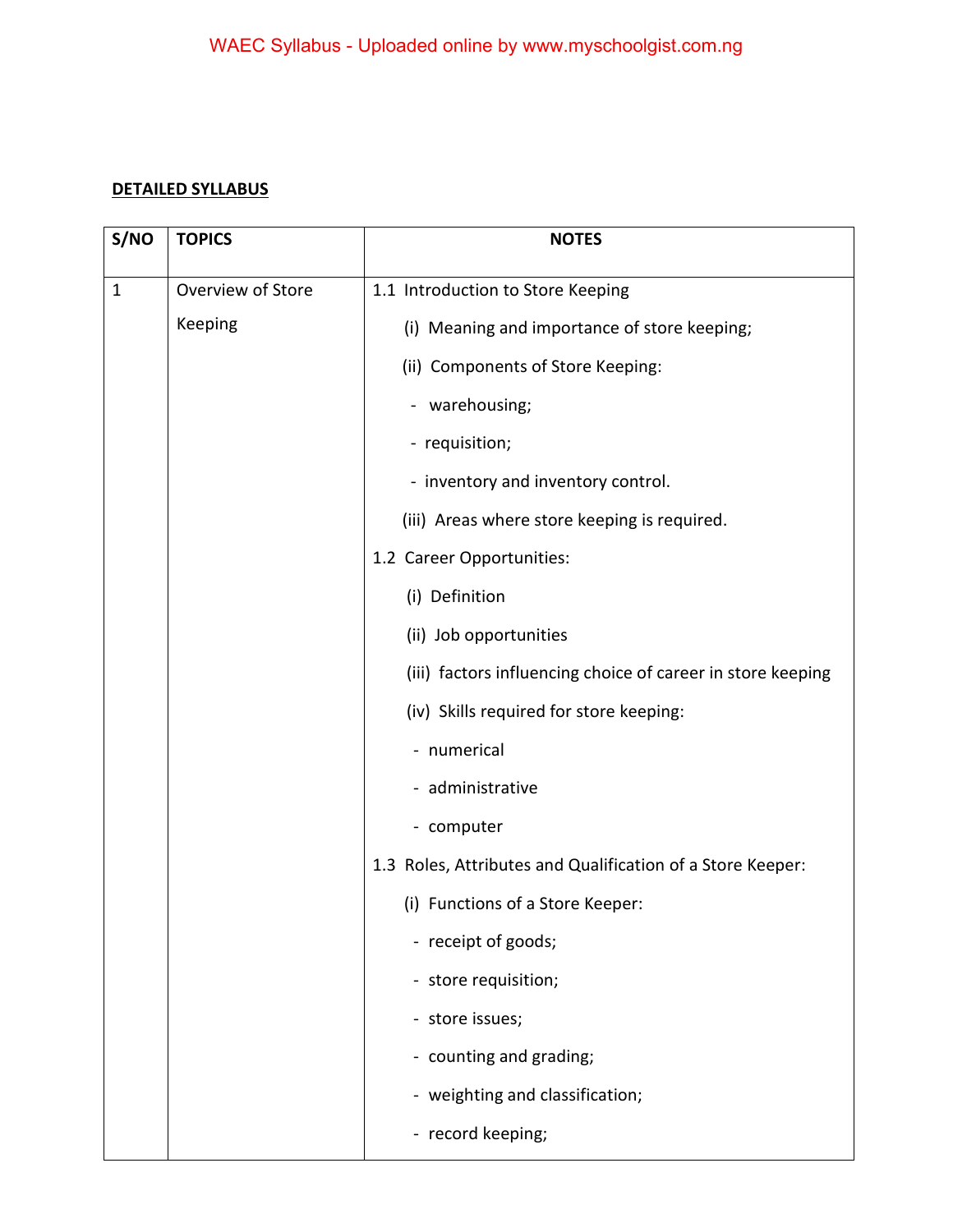## WAEC Syllabus - Uploaded online by www.myschoolgist.com.ng

|                |                          | - Maintaining clean store environment                     |
|----------------|--------------------------|-----------------------------------------------------------|
|                |                          | (ii) Attributes of a store keeper:                        |
|                |                          | - Honesty;                                                |
|                |                          | - Quality consciousness;                                  |
|                |                          | - Flair for details, etc.                                 |
|                |                          | (iii) Qualification of a store keeper.                    |
| $\overline{2}$ | Equipment and            | 2.1 Types of store equipment;                             |
|                | facilities               | 2.2 Uses of storage equipment;                            |
|                |                          | 2.3 Care of storage equipment and facilities.             |
| 3.             | Warehousing              | 3.1 Meaning of warehousing.                               |
|                |                          | 3.2 Forms of warehousing (room, cold room, silos).        |
|                |                          | 3.3 Factors for setting up a warehouse.                   |
|                |                          | 3.4 Store keeping Document.                               |
|                |                          | 3.5 Government regulations on warehousing:                |
|                |                          | NAFDAC.                                                   |
|                |                          | - SON.                                                    |
| 4.             | Requisitioning           | 4.1 Meaning                                               |
|                |                          | 4.2 Importance                                            |
|                |                          | 4.3 Procedure                                             |
|                |                          | 4.4 Documentation (requisition and issue notes)           |
|                |                          | 4.5 E-requisitioning (use of computer)                    |
| 5.             | Inventory and            | 5.1 Inventory:                                            |
|                | <b>Inventory Control</b> | (i) Meaning;                                              |
|                |                          | (ii) Uses of inventory;                                   |
|                |                          | (iii) Inventory items;                                    |
|                |                          | (iv) Types of inventory control (perpetual and periodic); |
|                |                          | (v) Store keeping terms and their computation:            |
|                |                          | - stock out                                               |
|                |                          | lead time<br>$\blacksquare$                               |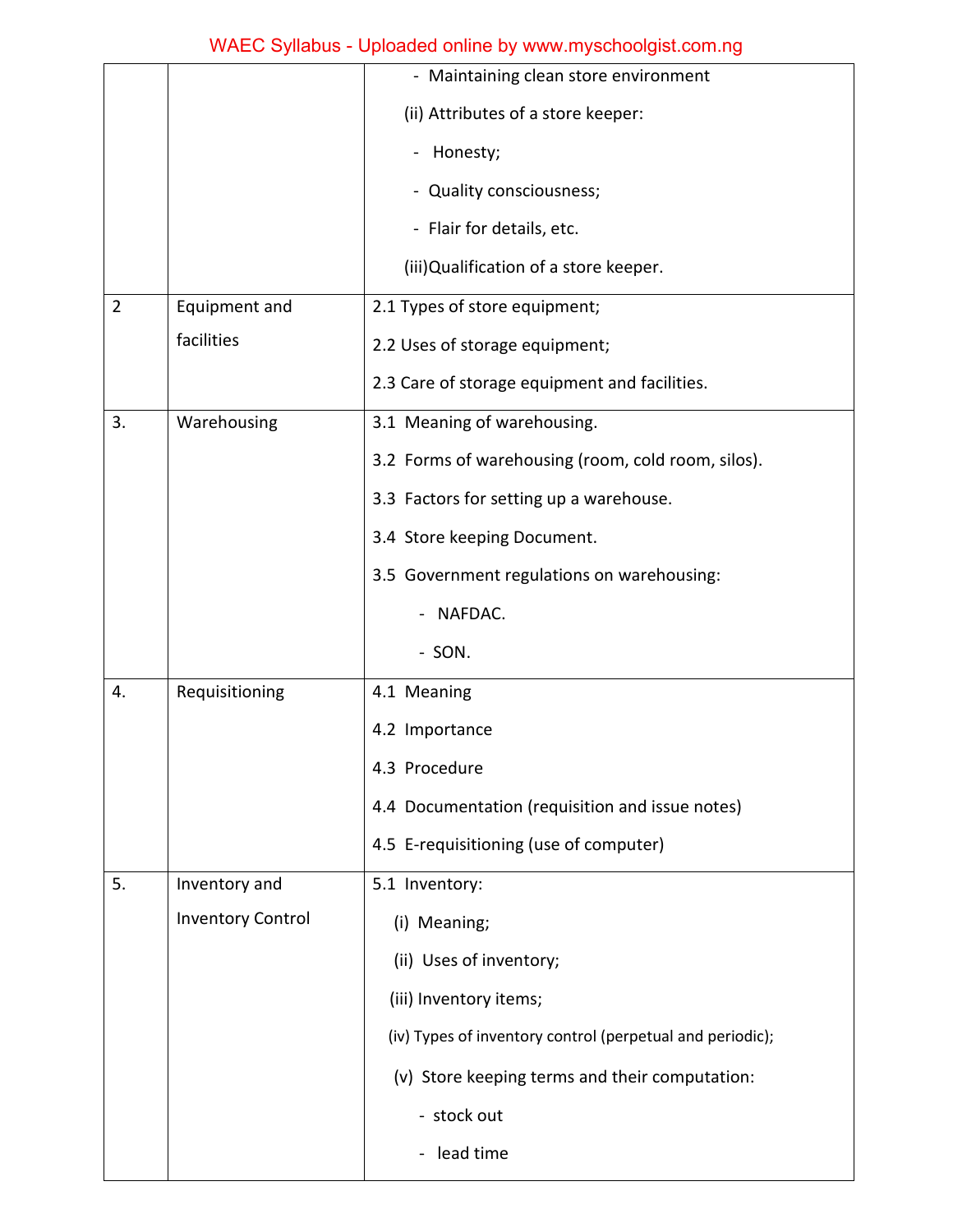# WAEC Syllabus - Uploaded online by www.myschoolgist.com.ng

|    |                        | - maximum stock level                    |
|----|------------------------|------------------------------------------|
|    |                        | - minimum stock level                    |
|    |                        | - economic order quantity                |
| 6. | <b>Stock Valuation</b> | 6.1 meaning.                             |
|    |                        | 6.2 Reasons for stock valuation.         |
|    |                        | 6.3 Determination of stock values using: |
|    |                        | - LIFO method                            |
|    |                        | - FIFO method                            |

| 7. | <b>Identification of Store</b> | 7.1 Need for identification of items.            |
|----|--------------------------------|--------------------------------------------------|
|    | Items                          | 7.2 Classification of materials in store.        |
|    |                                | 7.3 Codification system:                         |
|    |                                | - alphabetic                                     |
|    |                                | - numerical                                      |
|    |                                | - alphanumeric                                   |
|    |                                | - decimal                                        |
| 8  | Safety and                     | 8.1 Store Organization and Layout:               |
|    | <b>Environmental Issues</b>    | (i) Meaning;                                     |
|    |                                | (ii) Importance;                                 |
|    |                                | (iii) Store layout                               |
|    |                                | (iv) Factors influencing store layout.           |
|    |                                | 8.2 Safety and Safety Standard:                  |
|    |                                | (i) Meaning of safety in store;                  |
|    |                                | (ii) Importance of safety at work;               |
|    |                                | (iii) Methods of providing safety at work place: |
|    |                                | - First Aid Box                                  |
|    |                                | - Fire extinguisher                              |
|    |                                | - Shielding of electrical installation           |